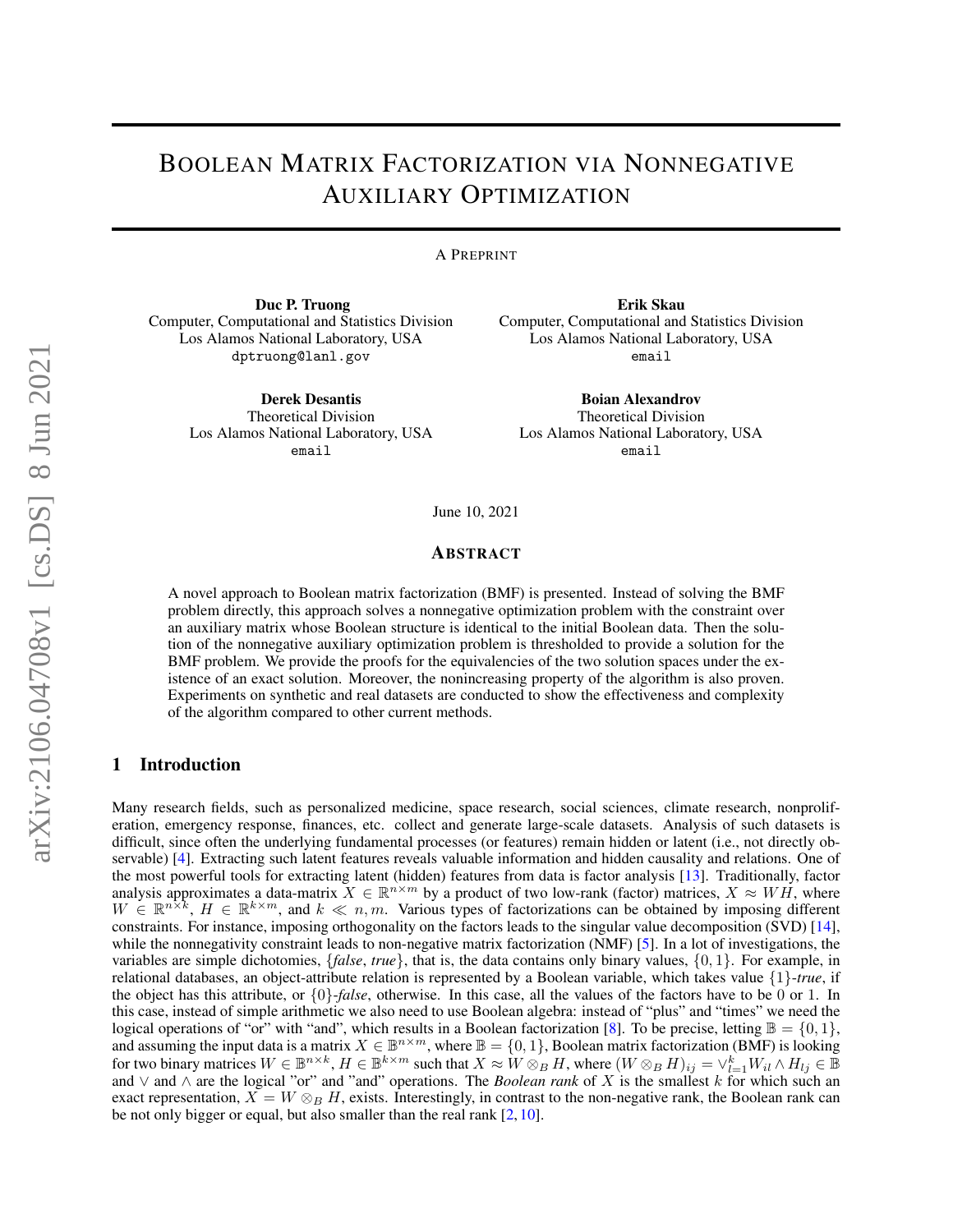In this paper, we propose a new algorithm for BMF, we call Boolean Auxiliary Non-negative Matrix Factorization (BANMF). Here, we consider a specific constrained optimization over an auxiliary matrix Y related to the initial binary data matrix  $X$ . By performing the constrained optimization over the auxiliary matrix we are able to simulate a Boolean matrix product by enforcing the support of the matrix product and disregarding the exact matrix values. From the solution of our relaxed problem we apply thresholding to our solution matrices  $W$  and  $H$  to arrive at the BMF solution. We demonstrate that our method outperforms other state-of-the-art methods for the BMF problem when there exists a discrepancy between the nonnegative and Boolean rank. Moreover, BANMF has superior performance under corruption by Bernoulli noise and at various density levels. Furthermore BANMF is shown to have faster run times than PNL-PF, a competitor algorithm, for large datasets.

# 2 Related Work

The BMF problem is NP-hard [\[8\]](#page-11-2), leading to the development of a variety of strategies to approximate a solution. Greedy algorithms were some of the first proposed methods to solving BMF [\[1,](#page-10-3) [7,](#page-11-4) [8\]](#page-11-2). There is also a family of Bayesian methods. For example, the authors in [\[12\]](#page-11-5) use a probabilistic generative model and derive a sampling method to accelerate the optimization for BMF. In [\[11\]](#page-11-6) they use a Bayesian framework to consider the BMF problem as a maximum log likelihood problem and use a message passing procedure to approximate the MAP assignment.

An alternative approach to BMF is to relax the Boolean constraint into a non-negativity constraint. Several different methods to relax BMF to a NMF problem exist. The thresholding method in [\[15\]](#page-11-7) attempts take an NMF solution to a binary matrix factorization solution. This idea can easily be modified to search for a BMF solution by searching for a optimal thresholding values. The Post Nonlinear Penalty Function Algorithm (PNLPF) [\[9\]](#page-11-8) attempts to improve the relaxation by putting a nonlinear function on the product WH. The nonlinear Heaviside function clips arbitrarily large numbers in the product WH back to the [0,1] interval. This composition of regular matrix product and the nonlinear function approximates a Boolean matrix product resulting in a BMF estimation algorithm.

# 3 Proposed Approach

Given a Boolean matrix  $X \in \mathbb{B}^{M \times N}$ , the BMF optimization problem is

<span id="page-1-0"></span>minimize 
$$
||X - W \otimes_B H||_F
$$
  
\nsubject to  $W \in \mathbb{B}^{M \times k}$ ,  
\n $H \in \mathbb{B}^{k \times N}$ , (1)

where  $\otimes_B$  denotes *Boolean matrix product*  $(W \otimes_B H)_{ij} = \vee_{l=1}^k W_{il} \wedge H_{lj}$ , and  $||...||_F$  is the Frobenius norm.

#### 3.1 Nonnegative auxiliary optimization for BMF

Here we propose an alternative nonnegative optimization problem to solve the BMF problem [\(1\)](#page-1-0) which is comprised of two steps. The first step is based on NMF optimization with additional constrains on an auxiliary matrix  $Y$ . Given a solution to the first step, the second step consists of thresholding to obtain a Boolean factors.

We now describe the nonnegative auxiliary optimization problem. Given a binary matrix  $X$ , we search for a rank  $k$ Boolean decomposition by solving the optimization,

<span id="page-1-1"></span>
$$
\begin{array}{ll}\n\text{minimize} & ||Y - WH||_F \\
\text{subject to} & 1 \le Y_{i,j} \le k, \text{ if } X_{i,j} = 1 \\
& Y_{i,j} = 0, \text{ if } X_{i,j} = 0 \\
& W \in \mathbb{R}_+^{N \times k}, \\
& H \in \mathbb{R}_+^{k \times M}.\n\end{array} \tag{2}
$$

The solution  $(Y, W, H)$  of problem [\(2\)](#page-1-1) is not necessarily Boolean. For the second step, we convert the non-negative  $(W, H)$  to Boolean matrices  $(\hat{W}, \hat{H})$  according to a thresholding function. Given threshold parameter  $\delta \geq 0$ , we define

$$
\hat{C}_{ij} = \begin{cases} 1 & \text{if } C_{ij} > \delta \\ 0 & \text{if } C_{ij} \le \delta \end{cases}
$$
 (3)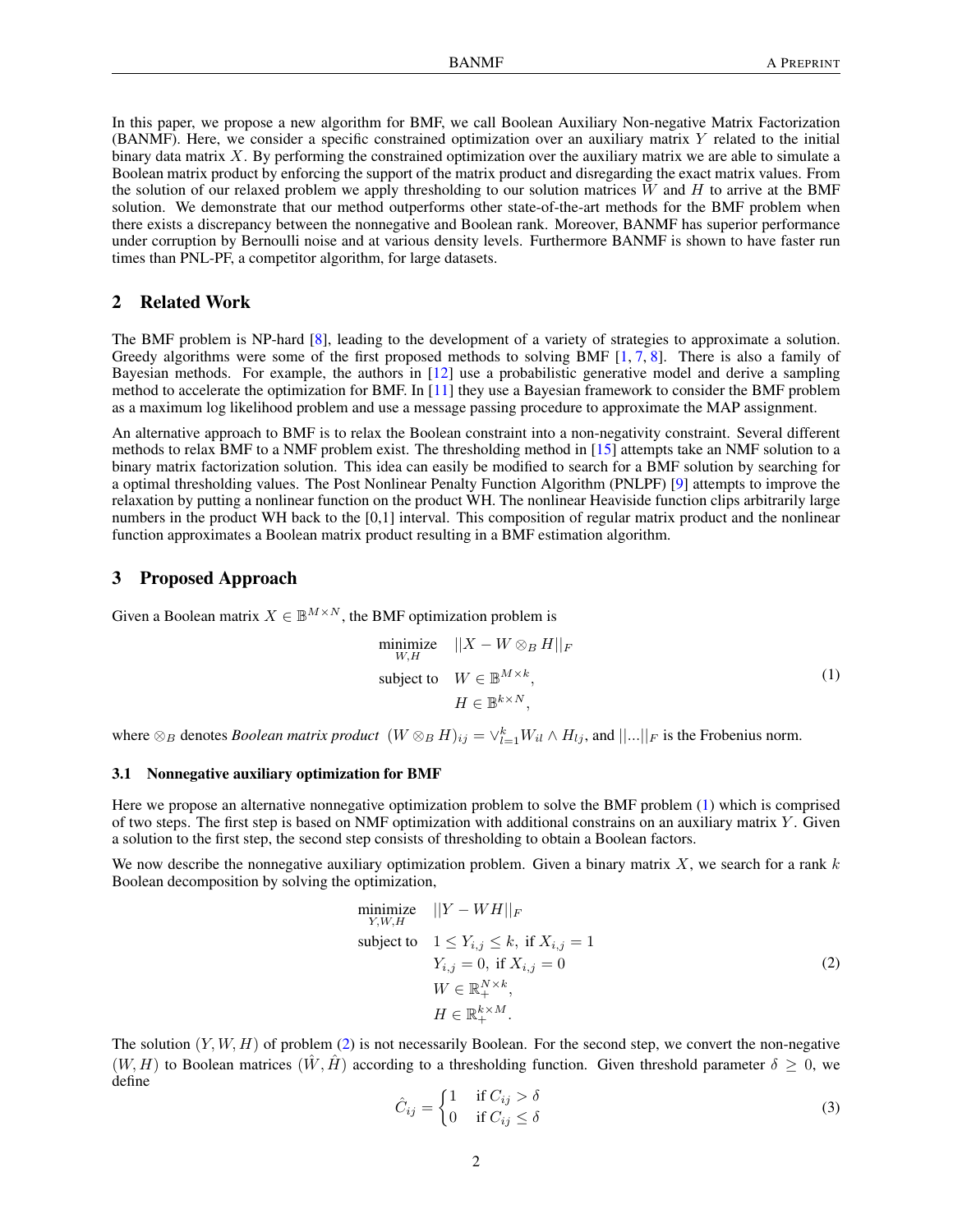In theory, we use  $\delta = 0$ . However as will be discussed in Algorithm [2,](#page-3-0)  $\delta > 0$  in practice.

Our method can be viewed as an NMF approach for BMF problem similar to the other relaxation approaches in the literature [\[9,](#page-11-8) [15\]](#page-11-7). However, by adding the auxiliary matrix constraint, the BANMF approach forces the support of NMF to adhere to that of a BMF while disregarding the exact values. The subsequent results establish this. Under the existence of an exact decomposition, below we prove the equivalencies of the two solution spaces. This will be done with two theorems, one theorem showing containment in each direction. The following theorem proves that an exact decomposition solution of BMF problem [\(1\)](#page-1-0) is also a solution of our relaxed nonnegative optimization problem [\(2\)](#page-1-1).

<span id="page-2-0"></span>**Theorem 1.** Given an exact decomposition solution  $(W, H)$  to problem [\(1\)](#page-1-0) such that  $X = W \otimes_B H$ , there exists  $Y \in \mathbb{R}_+^{N \times M}$  such that  $(Y, W, H)$  is an exact decomposition solution for the optimization problem [\(2\)](#page-1-1).

*Proof.* Given an an exact solution  $(W, H)$  such that  $X = W \otimes_B H$ , we construct a  $N \times M$  nonnegative matrix  $Y = WH$ .

Now we need to show that  $(Y, W, H)$  is an exact solution for the optimization problem [\(2\)](#page-1-1). First, by construction, the optimized value is already zero. Next, we need to show that the solution satisfies the constraints.

(a) 
$$
W \in \mathbb{B}^{N \times k} \Rightarrow W \in \mathbb{R}_+^{N \times k}
$$

(b)  $H \in \mathbb{B}^{k \times M} \Rightarrow H \in \mathbb{R}_{+}^{k \times M}$ 

(c) For  $(i, j) \notin \text{support}(X)$ , which means  $X_{ij} = 0 \Rightarrow W_{il} = H_{lj} = 0 \forall l = 1, \dots, k$ . by the definition of Boolean matrix product in [Equation 1](#page-1-0)

$$
\Rightarrow Y_{ij} = (WH)_{ij} = \sum_{l=1}^{k} (W)_{il}(H)_{lj} = 0
$$

(d) For  $(i, j) \in \text{support}(X)$ , which means  $X_{ij} = 1 \Rightarrow \exists l \in \{1, ..., k\}$  such that  $W_{il} = H_{lj} = 1$ . Since  $W_{i,:}, H_{:,j} \in$  $\mathbb{R}^k$ , we have  $1 \le (WH)_{ij} \le k \Rightarrow 1 \le Y_{ij} = (WH)_{ij} \le k$ 

Therefore, from (a),(b),(c), (d) and the fact that the optimized value is zero, we have shown that  $Y = WH$  is an exact solution for the optimization problem [\(2\)](#page-1-1) as needed.  $\Box$ 

This proves that the BMF solution set is contained in the BANMF solution set when there exists an exact decomposition. The next theorem proves containment the other direction, that the BANMF solution set, after Booleanizing the solutions, is contained in the BMF solution set when there exists an exact decomposition.

<span id="page-2-1"></span>**Theorem 2.** Given an exact solution  $Y = WH$  for the BANMF problem [\(2\)](#page-1-1), and  $\hat{W}$  and  $\hat{H}$  are the Booleanized *matrices of* W *and* H with threshold  $\delta = 0$ , then  $X = \hat{W} \otimes_B \hat{H}$  is an exact solution for the BMF problem [\(1\)](#page-1-0).

*Proof.* Suppose that Y, W, and H is an exact solution for the BANMF problem, and that  $\hat{W}$  and  $\hat{H}$  are the Booleanized matrix of W and H with threshold  $\delta = 0$ . We show that  $X = \hat{W} \otimes_B \hat{H}$ . First, following the logic in the proof of [Theorem 1,](#page-2-0) we have that:

$$
(\hat{W} \otimes_B \hat{H})_{ij} = \begin{cases} 0 & \text{if } (WH)_{ij} = 0 \\ 1 & \text{if } (WH)_{ij} > 0 \end{cases}
$$
\n
$$
(4)
$$

Second, by the constraint of the optimization and the assumption that  $Y = WH$ , we also have:

$$
X_{ij} = \begin{cases} 0 & \text{if } Y_{ij} = (WH)_{ij} = 0\\ 1 & \text{if } Y_{ij} = (WH)_{ij} > 0 \end{cases}
$$
 (5)

These two above facts imply that  $X = \hat{W} \otimes_B \hat{H}$  or that  $\hat{W}$  and  $\hat{H}$  is an exact solution for the BMF problem.  $\Box$ 

#### 3.2 Algorithm

Our implementation of the BANMF algorithm cycles between updating the NMF factors  $W, H$ , and the corresponding auxiliary matrix Y. We use the multiplicative update method introduced by Lee and Seung  $[6]$  for the W and H updates, but any other alternating NMF algorithms are also suitable. For the update of the auxiliary variable  $Y$ , we project Y onto the feasible set defined by the constraints. [Algorithm 1](#page-3-1) is an outline of a procedure to solve the BANMF problem [\(2\)](#page-1-1). To find the appropriate threshold parameters  $\delta_W$  and  $\delta_H$ , and the corresponding Boolean matrices,  $\hat{W}$ and  $\hat{H}$ , we employ [Algorithm 2.](#page-3-0)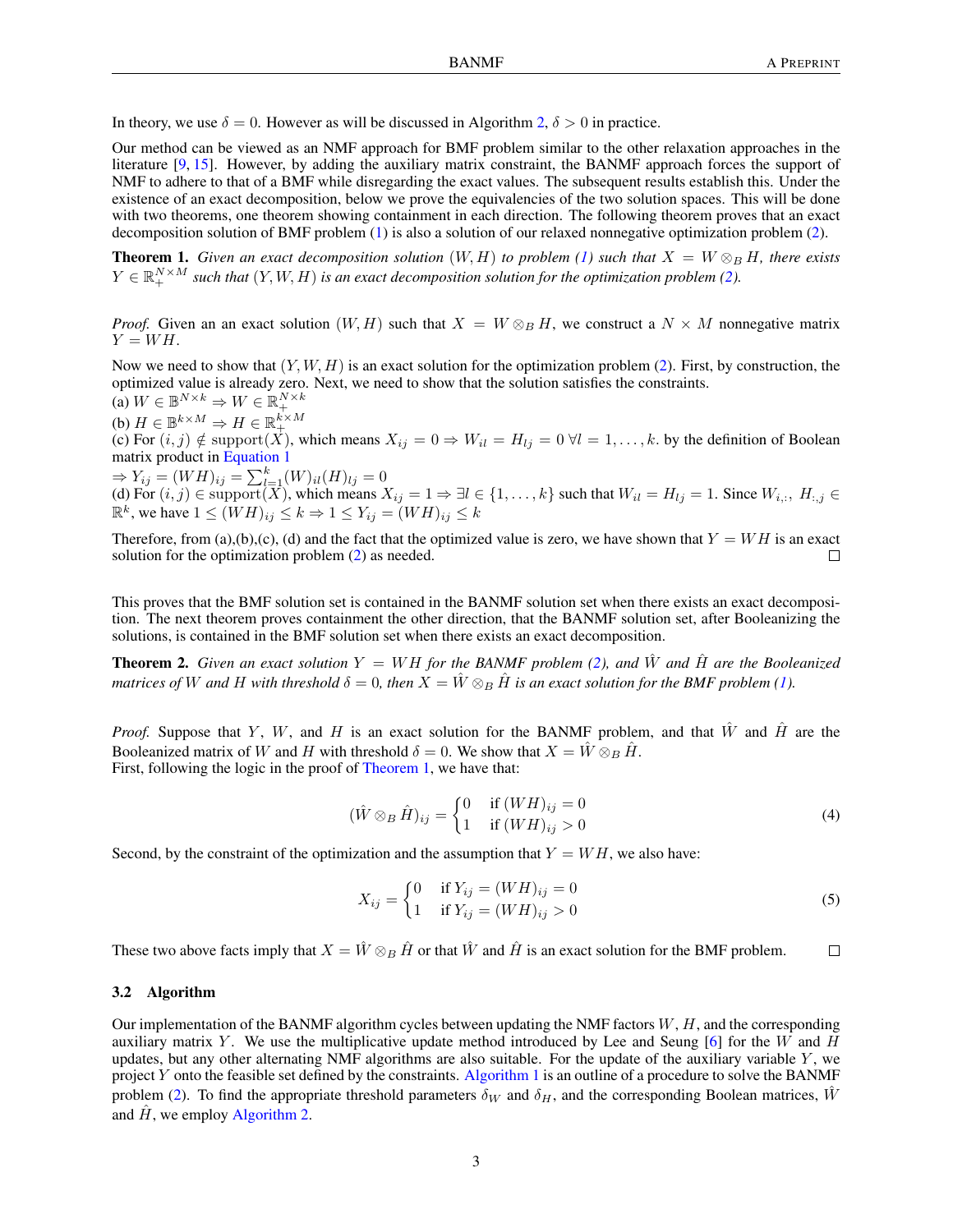#### Algorithm 1: BANMF

**Input:** Boolean matrix X, latent dimension  $k$ , maximum iteration Niter Result: Y, W, H Initialization:  $W = rand(N, k), H = rand(k, M), Y = X$ while *iter* ≤ *Niter* do (1) Update W using NMF multiplicative update  $W_{ij} = W_{ij} \frac{(YH^T)_{ij}}{(WHH^T)}$  $(WHH^T)_{ij}$ (2) Update  $H$  using NMF multiplicative update  $H_{ij} = H_{ij} \frac{(W^T Y)_{ij}}{(W^T W^T W^T)}$  $(W^TWH)_{ij}$ (3) Update  $Y_{ij}$  for  $(i, j) \in support(X)$  $Y_{ij} =$  $\sqrt{ }$ J  $\mathcal{L}$ 1 if  $(W H)_{ij} < 1$  $(W H)_{ij}$  if  $1 \leq (W H)_{ij} \leq k$ k if  $(W H)_{ij} \geq k$ endwhile;

<span id="page-3-1"></span>

Algorithm 2: Booleanization

**Input:** Boolean matrix  $X$ , nonnegative matrices  $W$  and  $H$ , number of points  $npoint$ Result:  $W, H$  $W_{point} = \text{linspace}(\text{min}(W), \text{max}(W), \text{npoint})$  $H_{point} = \text{linspace}(\text{min}(H), \text{max}(H), \text{npoint})$  $\delta^*_W, \delta^*_L$  $H^*_{H} = \text{argmin}_{\mathbf{X}} \quad |X - \hat{W}^{\delta_W} \otimes \hat{H}^{\delta_H}|$  $\delta_W \in W_{point}, \delta_H \in H_{point}$  $\hat{W} = \hat{W}^{\delta^*_{W}}$  $\hat{H} = \hat{H}^{\delta_H^*}$ 

#### <span id="page-3-0"></span>3.2.1 Convergence

We now discuss the convergence of our implementation of the BANMF algorithm. We show that Algorithm [1](#page-3-1) results in a non-increasing updates to the objective function:

Theorem 3 (Nonincreasing property of BANMF algorithm). *The objective function* ||Y − W H||<sup>F</sup> *in the boolean auxiliary nonnegative matrix factorization [\(2\)](#page-1-1) is non-increasing under the BANMF update rules.*

*Proof.* Here we just need to show that  $||Y_{t-1} - W_{t-1}H_{t-1}|| \ge ||Y_t - W_tH_t||$  at an arbitrary iteration t. As shown in [\[6\]](#page-10-4), the distance  $||X - WH||_F$  is non-increasing under the multiplicative update rules. Applying this to the updated  $W_t$ ,  $H_t$  at the iteration t, we have:

<span id="page-3-2"></span>
$$
||Y_{t-1} - W_{t-1}H_{t-1}|| \ge ||Y_{t-1} - W_tH_t||. \tag{6}
$$

The next step is updating the elements of  $Y_{t-1}$  using the update rule in step 3 of [Algorithm 1.](#page-3-1) Note that the update rule minimizes the entry-wise error of  $|(Y_t)_{ij} - (W_t H_t)_{ij}|$  within the solution space for Y. Indeed, each matrix entry for  $Y_t$  either has zero error (for  $1 \leq (WH)_{ij} \leq k$ ) or has minimal error (for  $(WH)_{ij} \leq 1$  and  $(WH)_{ij} \geq k$ ) which is an improvement over  $|(Y_{t-1})_{ij} - (W_t H_t)_{ij}|$ . Hence, this step produces  $Y_t$  which further reduces the error

<span id="page-3-3"></span>
$$
||Y_{t-1} - W_t H_t|| \ge ||Y_t - W_t H_t|| \tag{7}
$$

From inequality [\(6\)](#page-3-2) and [\(7\)](#page-3-3), we get  $||Y_{t-1}-W_{t-1}H_{t-1}|| \ge ||Y_t-W_tH_t||$  as needed. Therefore, the objective function of the problem (2) is non-increasing under BANMF update rules. of the problem [\(2\)](#page-1-1) is non-increasing under BANMF update rules.

#### 3.2.2 Regularized BANMF

Additionally, to aid in the Booleanization procedure, the factors  $W$  and  $H$  can be guided to be binary factors with an additional regularization during the optimization. Here we incorporate the  $x^2 - x$  based regularization used in [\[9,](#page-11-8)[15\]](#page-11-7).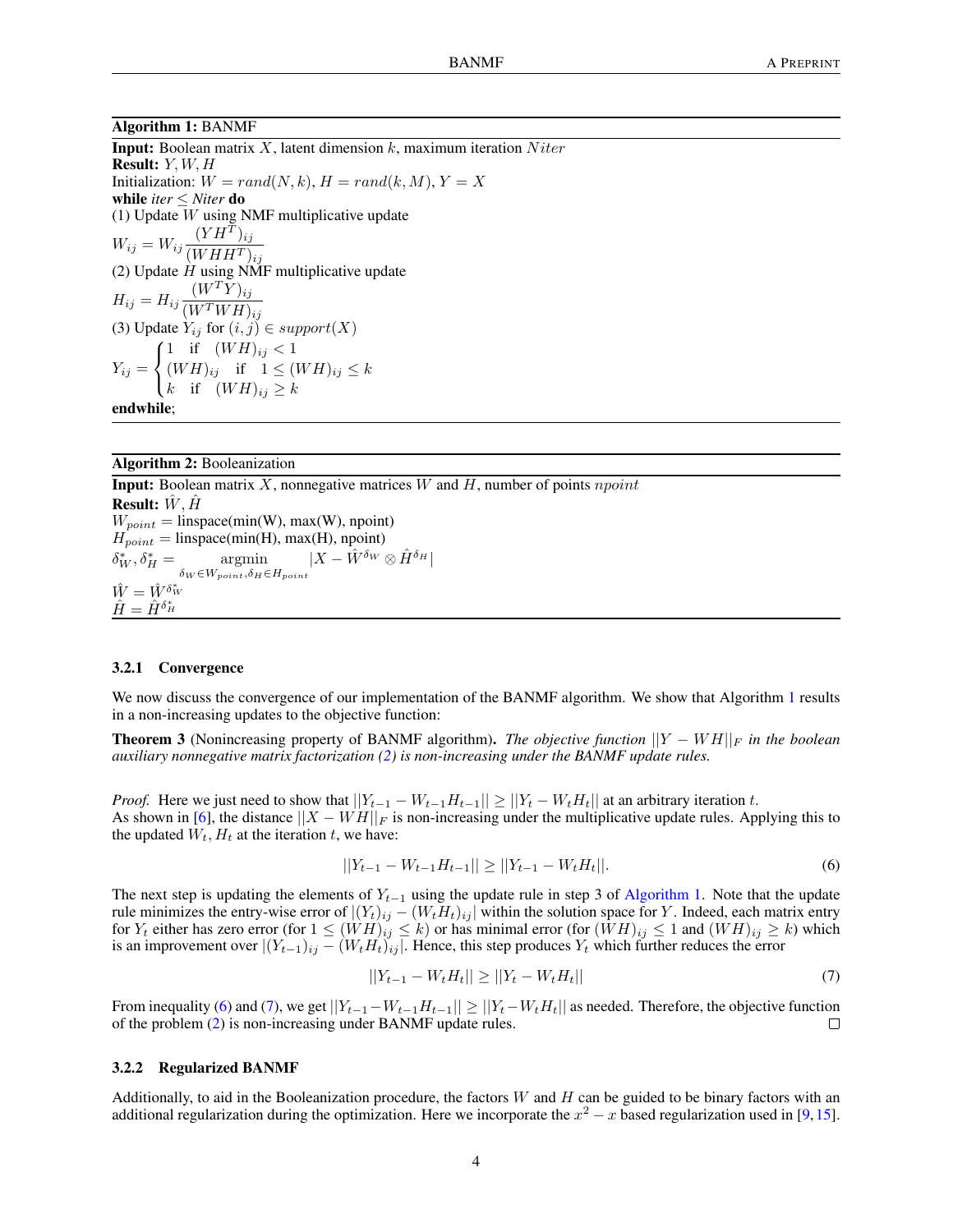

<span id="page-4-1"></span>Figure 1: Convergence of regularized BANMF on a synthetic dataset.

Our regularized problem is formed as follows:

<span id="page-4-0"></span>
$$
\begin{aligned}\n\text{minimize} & ||Y - WH||_F + \frac{1}{2}\lambda||W^2 - W||_F^2 \\
&+ \frac{1}{2}\lambda||H^2 - H||_F^2 \\
\text{subject to} & 1 \le Y_{i,j} \le k, \text{ if } X_{i,j} = 1 \\
& Y_{i,j} = 0, \text{ if } X_{i,j} = 0 \\
& W \in \mathbb{R}_+^{N \times k}, \\
& H \in \mathbb{R}_+^{k \times M}.\n\end{aligned} \tag{8}
$$

Notice that under the exact solution, the regularization terms will be zeros. Therefore, [Theorem 1](#page-2-0) and [Theorem 2](#page-2-1) are also true for the regularized problem [\(8\)](#page-4-0). With regularization, the update rules do not have the non-increasing property anymore, but empirically we observe reasonable convergence in practice. [Figure 1](#page-4-1) shows the convergence of the regularized BANMF on a synthetic dataset. Our implementation of the regularized BANMF is described in [Algorithm 3.](#page-4-2)

## Algorithm 3: Regularized BANMF

<span id="page-4-2"></span>**Input:** Boolean matrix X, latent dimension k, maximum iteration Niter, regularization parameter  $\lambda$ Result:  $\hat{W}^{(\delta_W)}, \hat{H}^{(\delta_H)}$ Initialization:  $W = rand(N, k)$ ,  $H = rand(k, M)$ ,  $Y = X$ <br>while *iter* < *Niter* **do** while *iter* ≤ *Niter* do (1) Update  $W$  and  $H$  using NMF multiplicative update  $W_{ij} = W_{ij}$  $(YH^T)_{ij} + 3\lambda W^2_{ij}$  $(WHHT)_{ij} + 2\lambda W^3_{ij} + \lambda W^2_{ij}$  $H_{ij} = H_{ij} \frac{(W^T Y)_{ij} + 3\lambda H_{ij}^2}{(W^T W U)_{ij} + 3\lambda H_{ij}^3}$  $\mu_{ij} = \mu_{ij} (WTWH)_{ij} + 2\lambda H_{ij}^3 + \lambda H_{ij}^2$ <br>
(2) Update  $Y_{ij}$  for  $(i, j) \in support(X)$  $Y_{ij} =$  $\sqrt{ }$ J  $\mathcal{L}$ 1 if  $(W H)_{ij} < 1$  $(W H)_{ij}$  if  $1 \leq (W H)_{ij} \leq k$ k if  $(W H)_{ij} \geq k$ endwhile; Boolean algorithm is applied to identify  $\delta_W$  and  $\delta_H$  for  $\hat{W}^{(\delta_W)}$ ,  $\hat{H}^{(\delta_H)}$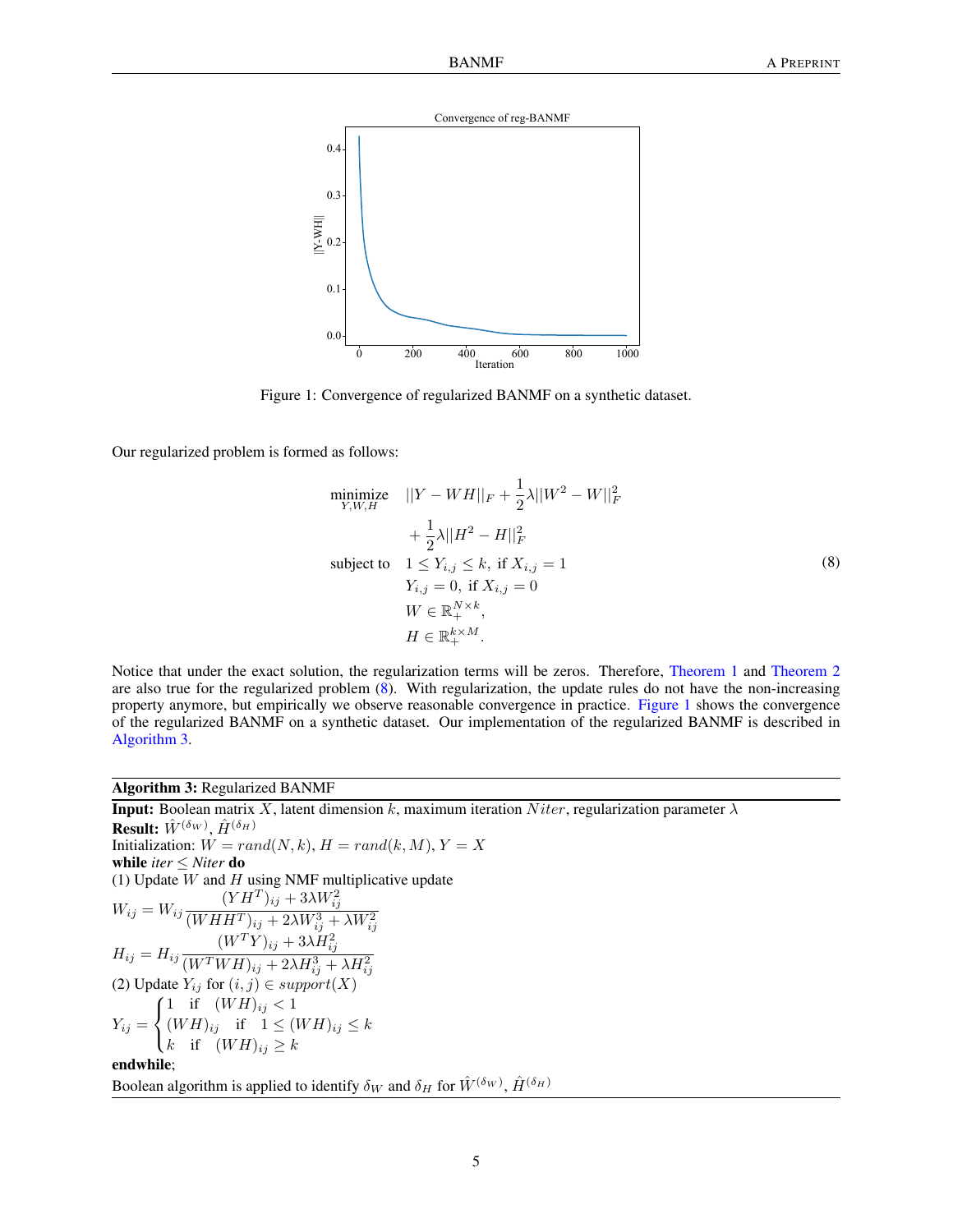

<span id="page-5-0"></span>Figure 2: Performance on synthetic datasets at different density levels.

# 4 Experimental Results

In this section, we experimentally evaluate the performance of the BANMF algorithm. For comparison we employ ASSO [\[8\]](#page-11-2), NMF [\[6\]](#page-10-4), and post nonlinear penalty function (PNL-PF) [\[9\]](#page-11-8) where the solutions are thresholded using Booleanization [Algorithm 2](#page-3-0) to be binary. First, we demonstrate that if the non-negative rank and the Boolean rank are different, then BANMF, and in particular Regularized BANMF, outperform the other methods. Next, we investigate how methods perform with regard to different noise and density levels. We then show that BANMF outperforms its strongest contender, PNL-PF, in execution time for random matrices. Lastly, the methods are evaluated when applied to three real datasets: (1) UCI Zoo, (2) Congressional voting records, and (3) Lung cancer with probes.

#### 4.1 Generating Boolean synthetic data

First, we briefly describe our process for generating Boolean synthetic data. For each experiment, we will generate random matrices

$$
X^{N\times M}=W^{M\times k}\otimes_B H^{k\times m}
$$

where

$$
W_{ij}, H_{ij} \sim Bernoulli(p).
$$

This stochastic process generates data with different features which probabilistically depend on the parameters. In each experiment, this process will be augmented to analyze statistical performance across various data constraints.

To construct a Boolean rank  $k$  data matrix with a desired density  $d$ , we compute the probability that any given entry of X is one,  $P(X_{ij} = 1) = P(\vee_{l=1}^{k} W_{il} \wedge H_{lj} = 1) = 1 - (1 - P(W_{il} = 1) * P(H_{lj} = 1))^k$ . By imposing that the densities of W and H are the same, and inverting the probability formula, we arrive with the equation for the density of W and H that correspond to the desired density of X,  $\sqrt{1-(1-d)^{\frac{1}{k}}}$ .

# 4.2 Different density levels

In the first experiment, we investigated the performance of the methods on random Boolean matrices with different density levels. Here 100 different  $50 \times 50$  matrices with  $k = 5$  were generated for each of three different density levels: 20%, 50% and 80%.

[Figure 2](#page-5-0) shows ASSO performs rather poorly across all density levels. For sparse matrices, BANMF and REG-BANMF perform quite well. However for dense matrices, PNLPF outperforms every method. Overall, (regularized) BANMF consistently performs well across different sparsity levels.

#### 4.3 Different noise levels

The next experiment is to investigate the performance of all methods under the effect of noise. Here 100 different  $50 \times 50$  matrices with  $50\%$  density and latent space  $k = 5$  are generated with no noise. Then Bernoulli noise is added to the synthetic data according to different noise thresholds. Concretely,

$$
X^{50 \times 50} = W^{50 \times 5} \otimes_B H^{5 \times 50} +_f E
$$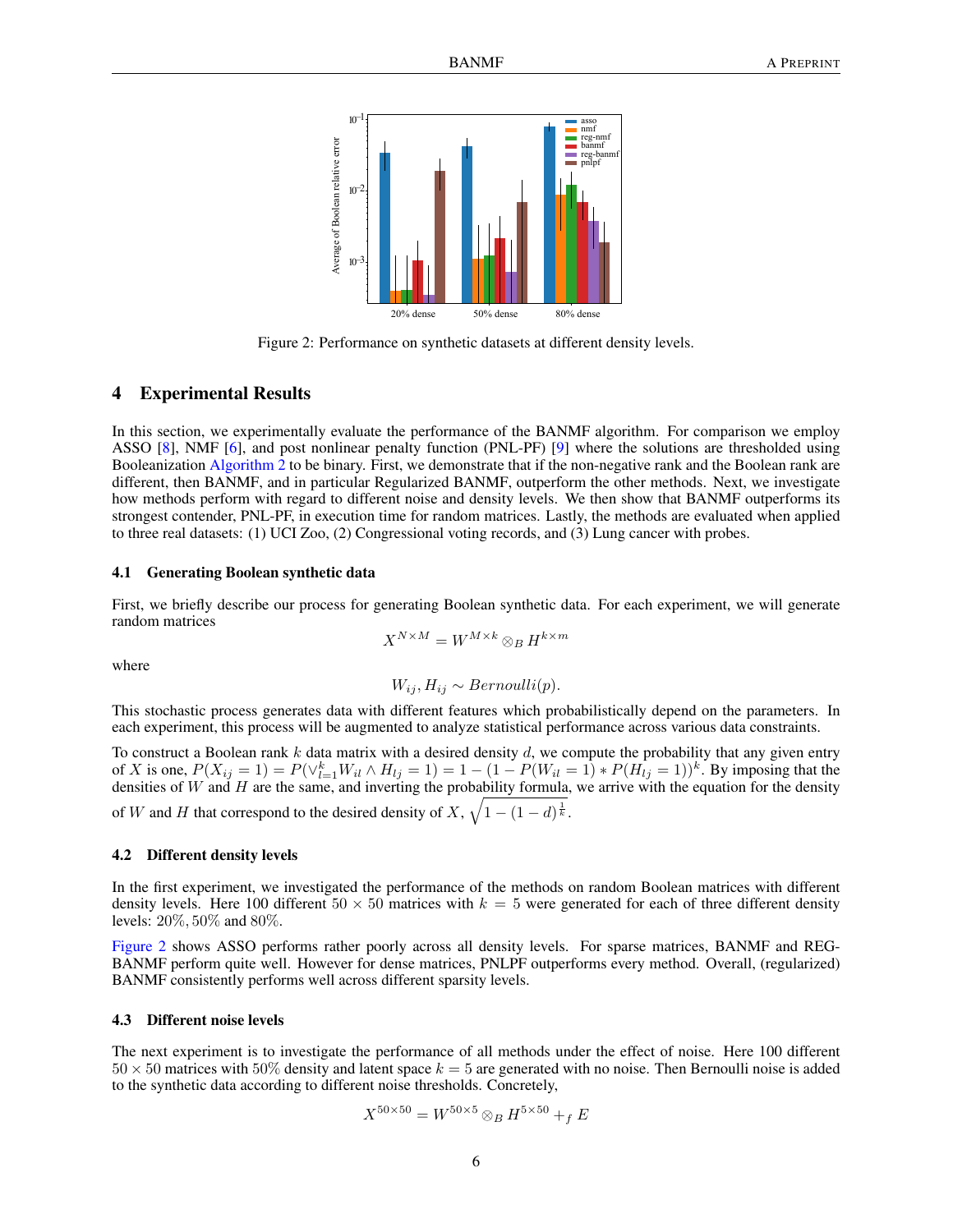

<span id="page-6-0"></span>Figure 3: Mean and standard deviation of Boolean relative error of four methods under three noise levels across 100 datasets. (Regularized) BANMF are consistently outperform ASSO and PNL-PF.

where

 $W_{ij}$ ,  $H_{ij}$  ∼ Bernoulli(p)  $E_{i,j}$  ∼ Bernoulli(p<sub>E</sub>)

and the flipping operation  $+$ <sub>f</sub> is defined as

$$
X_{ij} = \begin{cases} X_{ij} & \text{if } E_{ij} = 0\\ \neg X_{ij} & \text{if } E_{ij} = 1. \end{cases}
$$
 (9)

Each of the 100 matrices dataset is corrupted with noise levels  $(0\%, 1\%$  and 5%). [Figure 3](#page-6-0) shows the mean and standard deviation of relative error across the 100 datasets, in which regularized BANMF consistently outperform ASSO and PNLPF. Moreover, BANMF outperforms PNLPF at lower noise thresholds.

#### 4.4 BANMF and NMF on different-rank data

The NMF algorithm searches for a best nonnegative rank approximation to  $X = WH$ . With BANMF being algorithmically similar to NMF, we are naturally interested in the performance when there is a gap between the Boolean rank and the nonnegative rank. Theoretically, it is known that the nonnegative rank is greater than or equal to the Boolean rank [\[2\]](#page-10-2). To empirically investigate the effect of a gap between the ranks, we generate a suite of Boolean matrices where a gap between rank $+(X)$  and rank $_{\mathbb{R}}(X)$  exists. This is done as follows.

For each  $N, M = 10, 11, \ldots, 50, k = 2, 3, \ldots, 6$ , and density levels  $25\%, 50\%, 75\%,$  we generate 5 Boolean matrices. We then want to measure the difference rank $+(X)$ −rank<sub>B</sub>(X) for each Boolean matrix X. Unfortunately, computing either the nonnegative or Boolean rank is NP hard. However we can efficiently estimate a lower bound on the rank gap. Indeed by construction,  $\text{rank}_{\mathbb{B}}(X) \leq k$  and  $\text{rank}(X) \leq \text{rank}_{+}(X)$ . Thus if  $k \leq \text{rank}(X)$ , then

$$
rank_{+}(X) - rank_{\mathbb{B}}(X) \geq rank(X) - k.
$$

Thus for each generated matrix, we check that  $k \leq \text{rank}(X)$ . If this check fails, we generate a new Boolean matrix with the same parameters. We then compute  $rank(X) - k$  to estimate the lower bound on the gap.

Figure [4](#page-7-0) depicts the average error of each method as a function of the lower bound estimation of the rank gap. For lower rank gap, many of the methods are comparable. However the error in using NMF grows as the gap between the nonnegative and Boolean ranks grows, while the regularized BANMF algorithm is constant and low, and the unregularized BANMF falls somewhere in between. The regularized NMF's error also grows with the rank gap, while PNLPF seems to stay constant with a higher error level compared to regularized BANMF.

#### <span id="page-6-1"></span>4.5 Execution time

Since PNLPF's performance is comparable with BANMF in some previous cases, we further compare the complexity between PNLPF and BANMF. Given the high level of nonlinearity of PNLPF, it is expected to be more computationally expensive than BANMF algorithm. In the first comparison, the execution times of 1000 iterations for datasets of different data sizes are measured. [Figure 5](#page-7-1) shows the execution time in log-scale of PNLPF and BANMF. The results show that when the data size is getting larger, PNLPF is increasingly more expensive. For example, at the data size of  $500 \times 500$ , the execution time of PNLPF is about  $2^4 = 16$  times longer than of BANMF. In the second comparison, [Figure 6](#page-8-0) shows the time that each method converges in Boolean error rate for different datasets. The result shows that as the data size increases, PNLPF takes a longer time to converge. In the conclusion, BANMF is less computationally expensive compared to PNLPF.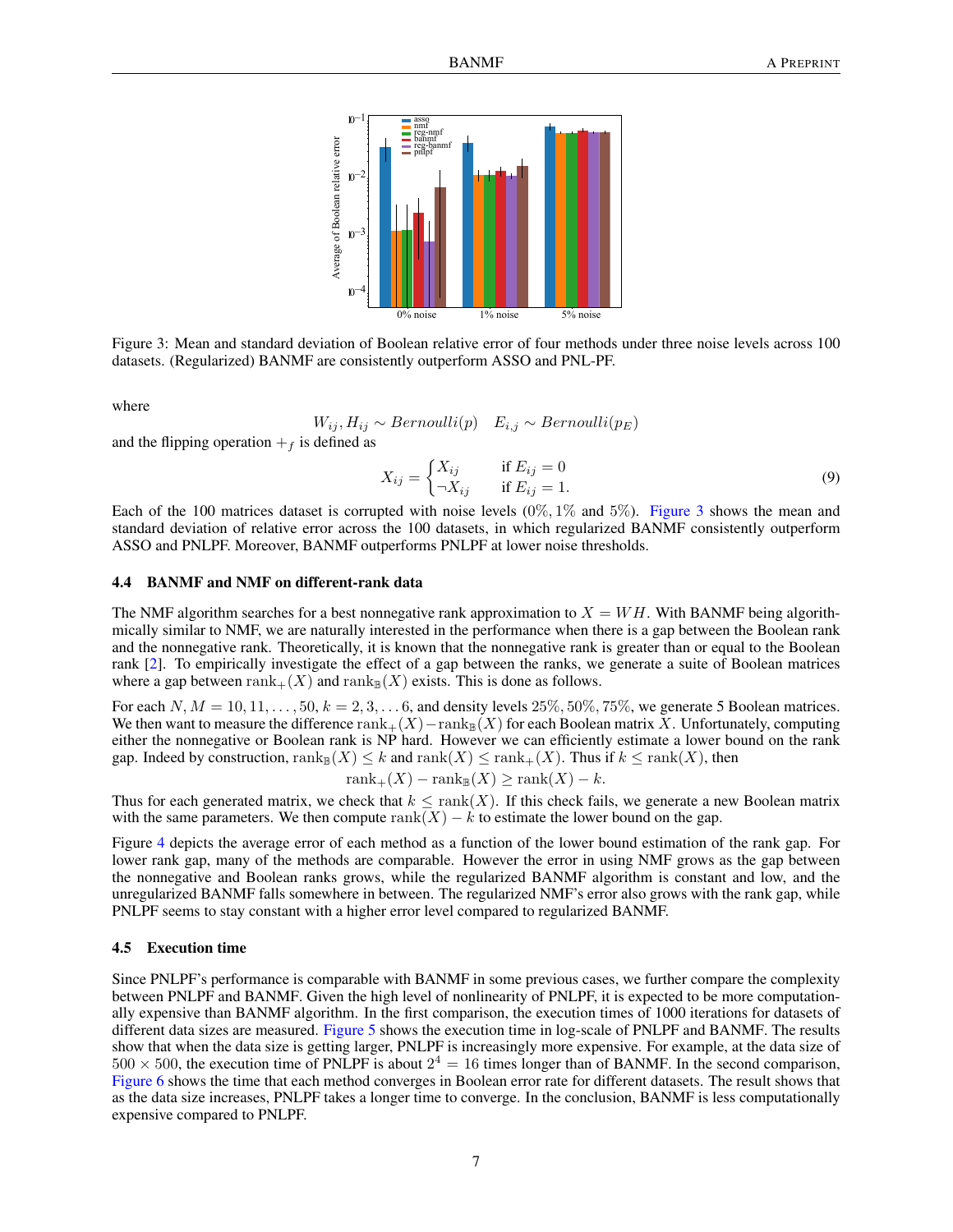

Figure 4: Performance of algorithms on Boolean/nonnegative rank gap dataset.

<span id="page-7-0"></span>

<span id="page-7-1"></span>Figure 5: Execution time in log-scale of BANMF and PNLPF for 5 different size datasets. Overall, PNLPF is more expensive than BANMF, and even more expensive when the data size is larger.

#### 4.6 Application in real data

In this section, we demonstrate the performance of (regularized) BANMF and the other methods on three real datasets: UCI Zoo, Congressional voting records and Lung cancer with probes LUCAP0.

## 4.6.1 UCI zoo dataset

We first study the performance of BNMF-MC on decomposing the UCI zoo dataset  $1$  [\[3\]](#page-10-5). This dataset consists of 101 animals and 14 binary features, which results in a  $101 \times 14$  Boolean matrix. [Figure 7](#page-8-1) shows that regularized BANMF and NMF have the best performance, especially with higher latent dimensions. Furthermore, [Figure 8](#page-9-0) shows the original data and reconstructed data from rank-3 decompositions. All methods seem to capture the Boolean structure of the data.

<span id="page-7-2"></span><sup>1</sup> https://archive.ics.uci.edu/ml/datasets/Zoo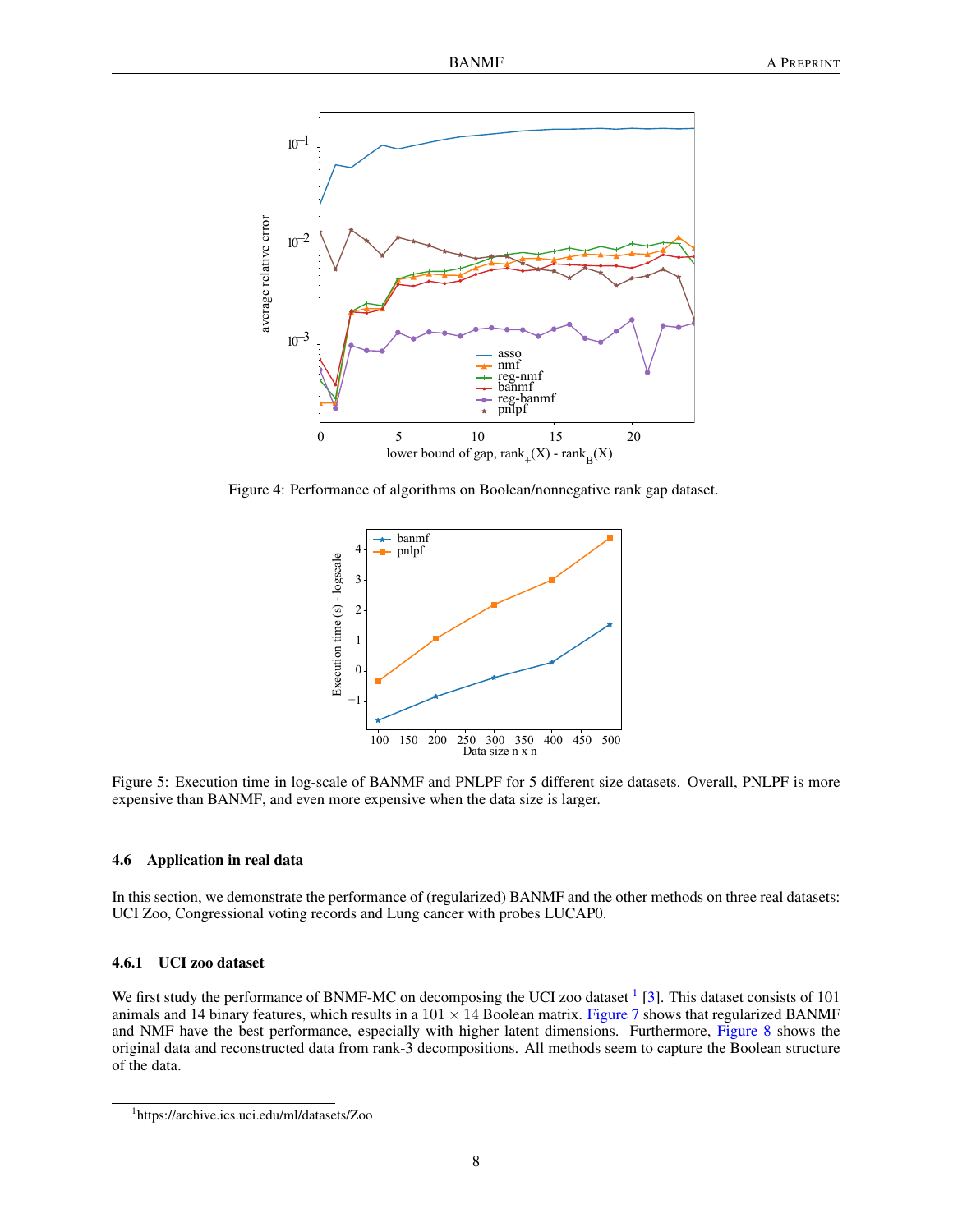

<span id="page-8-0"></span>Figure 6: Convergence time in Boolean error rate of BANMF and PNLPF. As the data is larger, PNLPF takes increasingly longer time to converge.



<span id="page-8-1"></span>Figure 7: UCI Zoo dataset. Regularized BANMF and NMF have the best performances, especially with higher latent dimensions.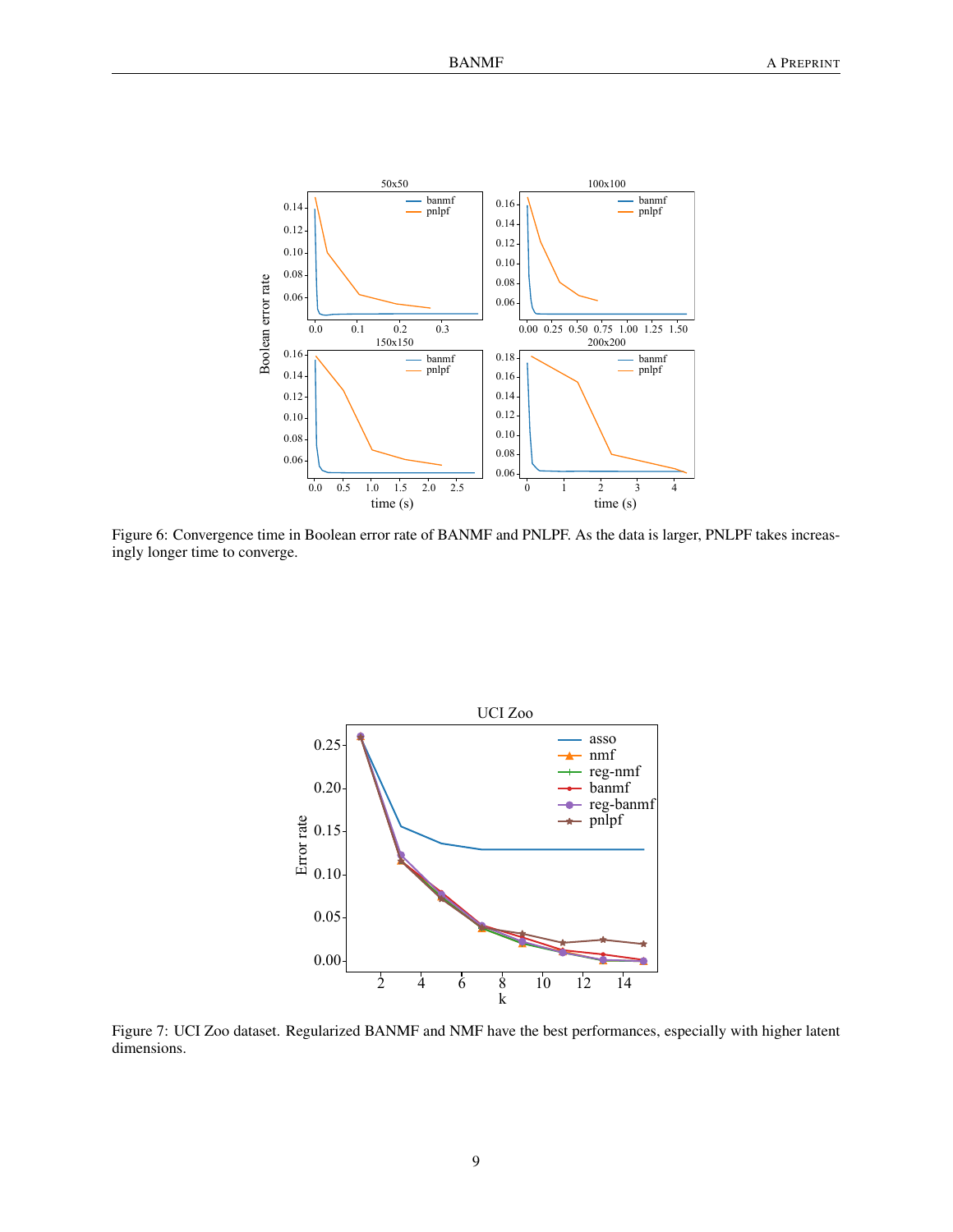

<span id="page-9-0"></span>Figure 8: Original data versus reconstructed data from a rank-3 decomposition of (regularized) BANMF and other methods. All methods seem to capture the Boolean structure of the data.



<span id="page-9-1"></span>Figure 9: Congressional voting records dataset - (regularized) NMF has the lowest errors with (regularized) BANMF are slightly behind.

## 4.6.2 Congressional voting records dataset

The second experiment uses the Congressional Voting Records Dataset from UCI dataset [\[3\]](#page-10-5). This data includes the votes of the U.S. House of Representatives Congressmen on the 16 key votes. After removing samples with missing data, the Boolean data matrix has the dimension of  $232 \times 16$ . [Figure 9](#page-9-1) shows that (regularized) NMF are better with (regularized) BANMF are slightly behind.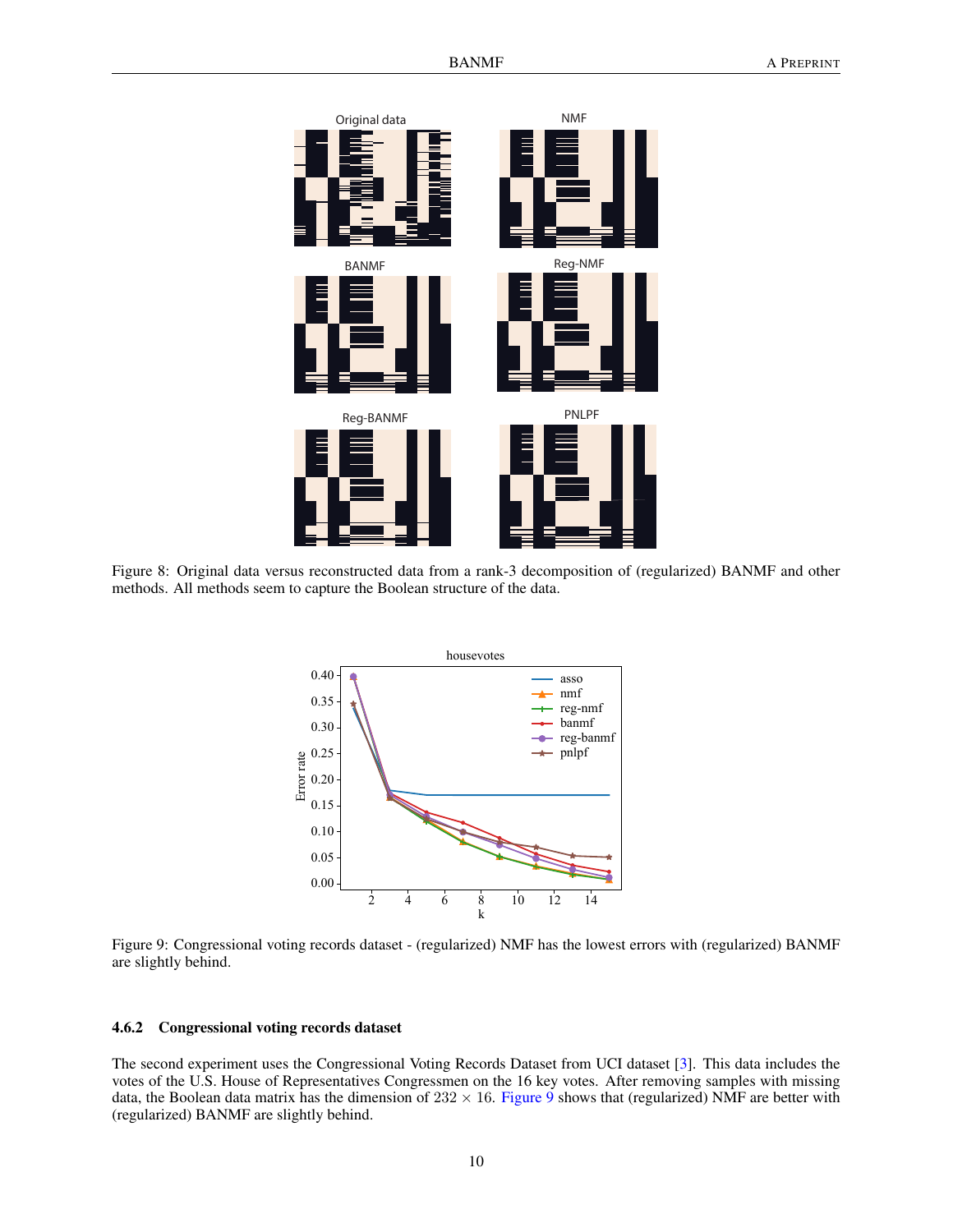

<span id="page-10-7"></span>Figure 10: Lung cancer with probes dataset. (Regularized) NMF has the lowest error with higher latent dimension.

#### 4.6.3 Lung cancer with probes dataset (LUCAP0)

The third data set is the LUCAP0 (Lung Cancer with Probes) data which contains toy data generated artificially by causal Bayesian networks with binary variables, which being used in [\[9\]](#page-11-8). This model is a medical application for diagnosing lung cancer.<sup>[2](#page-10-6)</sup>. The dimensions of the data are  $2000 \times 143$ . For this dataset, [Figure 10](#page-10-7) shows that (regularized) NMF are slightly better here. Additionally, PNLPF performs well with low latent dimension, but is outperformed by regularized BANMF when the latent dimension gets larger. This PNLPF's behavior can also be observed from previous datasets. Moreover, given this size of the data, PNLPF is more computationally expensive than BANMF and NMF (see [subsection 4.5](#page-6-1) for the execution time comparison.)

# 5 Discussion

In this paper, we propose an approach to solve the Boolean matrix factorization problem using a nonnegative optimization with the constraint over an auxiliary matrix. With this constraint, the algorithm can overcome the difference between Boolean algebra and normal algebra to capture the Boolean structure of the data. The solution is then thresholded to give a solution for BMF problem. We show that the exact solution spaces of the two problem are equivalent, and that the BANMF algorithm has the nonincreasing property. The (regularized) BANMF algorithm is shown to be on outperform other methods in experiments on synthetic examples at particular density, and noisy regimes. Furthermore, these algorithms prove to be superior methods when there is a gap between Boolean rank and nonnegative rank. Outside these regimes, the (regularized) BANMF are still competitive with other state of the art algorithms.

## References

- <span id="page-10-3"></span>[1] Radim Belohlavek and Vilem Vychodil. Discovery of optimal factors in binary data via a novel method of matrix decomposition. *Journal of Computer and System Sciences*, 76(1):3–20, 2010.
- <span id="page-10-2"></span>[2] Derek DeSantis, Erik Skau, and Boian Alexandrov. Factorizations of binary matrices–rank relations and the uniqueness of boolean decompositions. *arXiv preprint arXiv:2012.10496*, 2020.
- <span id="page-10-5"></span>[3] Dheeru Dua and Casey Graff. UCI machine learning repository, 2017.
- <span id="page-10-0"></span>[4] B Everett. *An introduction to latent variable models*. Springer Science & Business Media, 2013.
- <span id="page-10-1"></span>[5] Daniel D Lee and H Sebastian Seung. Learning the parts of objects by non-negative matrix factorization. *Nature*, 401(6755):788–791, 1999.
- <span id="page-10-4"></span>[6] Daniel D Lee and H Sebastian Seung. Algorithms for non-negative matrix factorization. In *Advances in neural information processing systems*, pages 556–562, 2001.

<span id="page-10-6"></span><sup>2</sup> http://www.causality.inf.ethz.ch/data/LUCAS.html